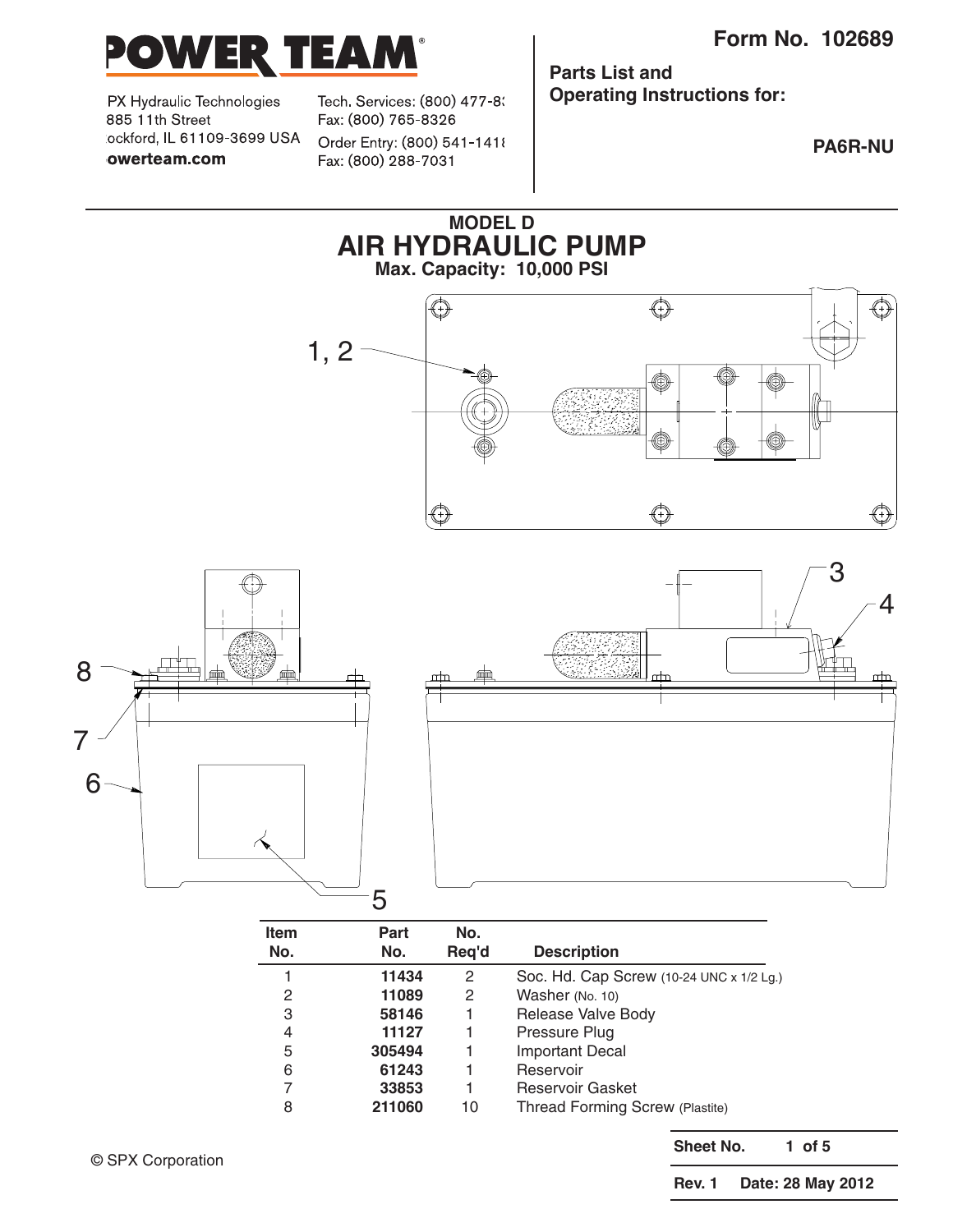

| <b>Item</b><br>No. | Part<br>No. | No.<br>Reg'd | <b>Description</b>                                                                                                         |
|--------------------|-------------|--------------|----------------------------------------------------------------------------------------------------------------------------|
|                    | 420293      |              | Piston Relief Valve Body                                                                                                   |
| 2                  | 20937S      | 1            | Cap & Gasket Assembly                                                                                                      |
| 3                  | 50494       | 1            | Pump Body                                                                                                                  |
| 4                  | 17428       | 4            | Soc. Hd. Cap Screw (1/4-20 x 4" Lg.;<br>Torque to 85/95 in. lbs. oiled.<br>NOTE: Cross torque in increments of 30 in. lbs) |
| 5                  | 11151       | 6            | Soc. Hd. Cap Screw (#10-24 x 1-1/4 Lg.;<br>Torque to 50/60 in. lbs.)                                                       |
| 6                  | 45840BK2    |              | Cover Plate                                                                                                                |

# **BASIC PUMP ASSEMBLY**

3 4

⊙

←◎

◎

∖♦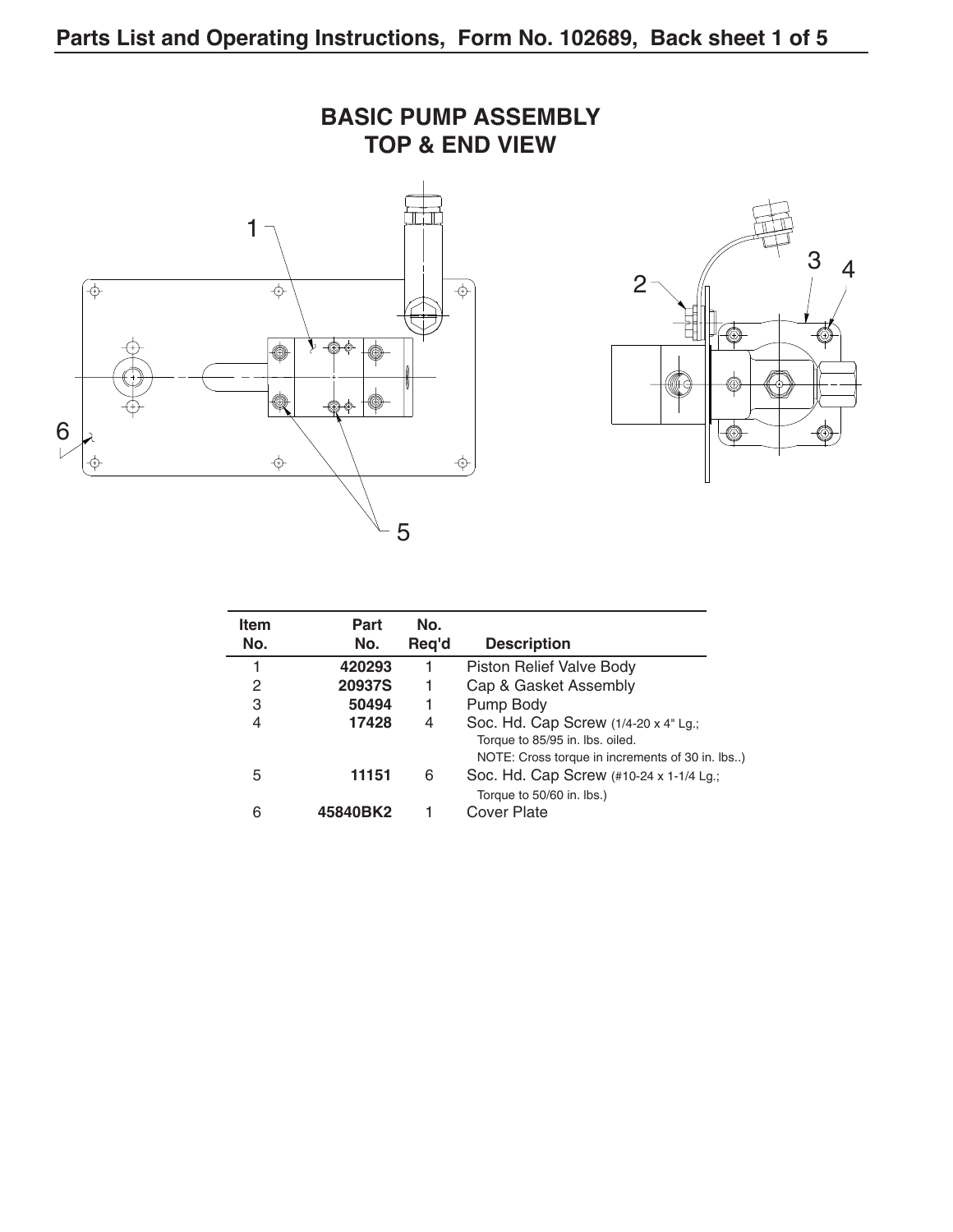

**Sheet No. 2 of 5**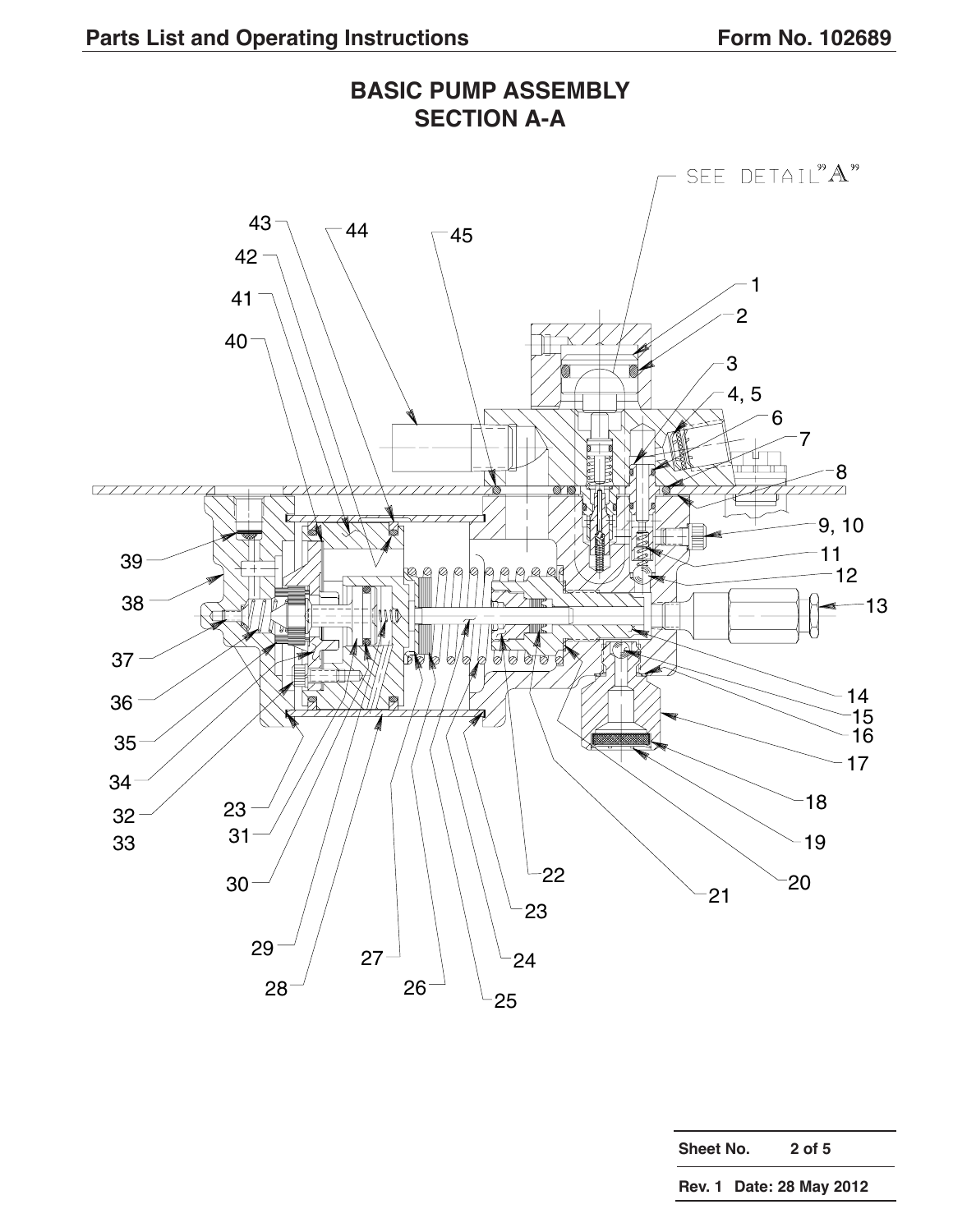# **Parts List and Operating Instructions, Form No. 102689, Back sheet 2 of 5**

| <b>Item</b><br>No. | Part<br>No. | No.<br>Req'd   | <b>Description</b>                                                    | <b>Item</b><br>No. | Part<br>No. | No.<br>Req'd   | <b>Description</b>                           |
|--------------------|-------------|----------------|-----------------------------------------------------------------------|--------------------|-------------|----------------|----------------------------------------------|
| 1                  | 34757       | 1.             | <b>Release Piston</b>                                                 | 23                 | 17429       | $\overline{c}$ | <b>Backup Ring</b>                           |
| 2                  | 208144      | 1              | O-ring $(1-1/8 \times 7/8 \times 1/8)$                                | 24                 | 13938       | 1              | <b>Compression Spring</b>                    |
| 3                  | 34378       | 1              | Check Valve Body                                                      | 25                 | 28226       | 1              | Piston                                       |
| 4                  | 250638      | 1.             | <b>Filter Disc</b>                                                    | 26                 | 203143      | 1              | <b>Bumper</b>                                |
| 5                  | 11088       | 2              | <b>Retaining Ring</b>                                                 | 27                 | 210994      | 1              | Spring Guide                                 |
| 6                  | 211053      | $\overline{c}$ | O-ring $(3/8 \times 1/4 \times 1/16, -010)$                           | 28                 | 37434       | 1              | Air Cylinder (NOTE: Locate groove            |
| $\overline{7}$     | 251215      | 1              | O-ring (1.494 x 1.212 x .141)                                         |                    |             |                | on upper half (top) of pump with             |
| 8                  | 34283       | 1              | Gasket                                                                |                    |             |                | chamfered tube end towards rear              |
| 9                  | 10442       |                | Copper Washer (3/8 x 1/4 x 1/32)                                      | 29                 | 12692       | 1              | head as shown.)<br><b>Compression Spring</b> |
| 10                 | 10002       | 1              | Soc. Hd. Cap Screw                                                    | 30                 | 211052      | 1              | O-ring (.900 x .706 x .097, -909)            |
|                    |             |                | (1/4-20 x 3/8 Lg.;                                                    | 31                 | 305475      | 1              | <b>Exhaust Valve Stem</b>                    |
|                    |             |                | Torque to 90/110 in. lbs.)                                            | 32                 | 10241       | 3              | Lockwasher (#10)                             |
| 11                 | 10445       | 1              | <b>Compression Spring</b>                                             | 33                 | 211054      | 3              | Soc. Hd. Cap Screw                           |
| 12                 | 10423       | 1              | Steel Ball (9/32 dia.)                                                |                    |             |                | (#10-24 x 1/2 Lg,;                           |
| 13                 | 21278       | 1              | <b>Relief Valve Assembly</b>                                          |                    |             |                | Torque to 50/55 in. lbs.)                    |
|                    |             |                | (Set at 10,000/10,700 PSI)                                            | 34                 | 33822       | 1              | <b>End Piston Plate</b>                      |
| 14                 | 45278       | 1              | <b>Piston Cylinder</b>                                                | 35                 | 28183       | 1              | Piston Poppet                                |
|                    |             |                | (Torque to 90/100 ft. lbs. oiled.)                                    | 36                 | 205679      | 1              | <b>Compression Spring</b>                    |
| 15                 | 10375       | 1              | Steel Ball (1/4 dia.)                                                 | 37                 | 205674      | 1              | Flat Hd. Screw (#8-32 x 3/8 Lg.;             |
| 16                 | 10261       | 1              | Soft Copper Washer                                                    |                    |             |                | Torque to 12/18 in. lbs.)                    |
| 17                 | 308893      | 1              | <b>Filter Adapter</b>                                                 | 38                 | 37468       | 1              | <b>Rear Head</b>                             |
|                    |             |                | (Torque to 40/50 ft. lbs. oiled.)                                     | 39                 | 216296      | 1              | <b>Filter Disc</b>                           |
| 18                 | 214578      | 1              | Filter                                                                | 40                 | 28239       | 1              | Gasket                                       |
| 19                 | 214586      | 1              | Retaining Ring (Internal)                                             | 41                 | 52390       | 1              | Piston Body                                  |
| 20                 | 10263       | 1              | Soft Copper Washer                                                    | 42                 | 11229       | $\overline{c}$ | O-ring (2-3/8 x 2-3/16 x 3/32, -139)         |
| 21                 | 13934       | 1              | U-cup                                                                 | 43                 | 14265       | $\overline{2}$ | <b>Piston Seal</b>                           |
| 22                 | 304295      | 1              | Retainer (NOTE: Apply                                                 | 44                 | 250461      | 1              | Muffler                                      |
|                    |             |                | Loctite No. 277 to external threads<br>and torque to 80/100 in. lbs.) | 45                 | 251214      | 1              | O-ring $(1.002 \times .720 \times .141)$     |

**DETAIL "A"**



| <b>Item</b><br>No. | Part<br>No. | No.<br>Reg'd | <b>Description</b>                          |
|--------------------|-------------|--------------|---------------------------------------------|
| 1                  | 28227       | 1            | Release Valve                               |
| 2                  | 211053      | 1            | O-ring $(3/8 \times 1/4 \times 1/16, -010)$ |
| 3                  | 13944       | 1            | <b>Compression Spring</b>                   |
| 4                  | 34377       | 1            | <b>Retainer Poppet</b>                      |
| 5                  | 15279       | 1            | O-ring (1/2 x 3/8 x 1/16, -012)             |
| 6                  | 13937       |              | Dowel Pin (NOTE: Place                      |
|                    |             |              | tapered end toward ball.)                   |
| 7                  | 29037       | 1            | Release Valve Poppet                        |
| 8                  | 14443       | 1            | <b>Steel Ball</b>                           |
| 9                  | 209736      | 1            | <b>Ball Retainer</b>                        |
| 10                 | 13959       |              | <b>Compression Spring</b>                   |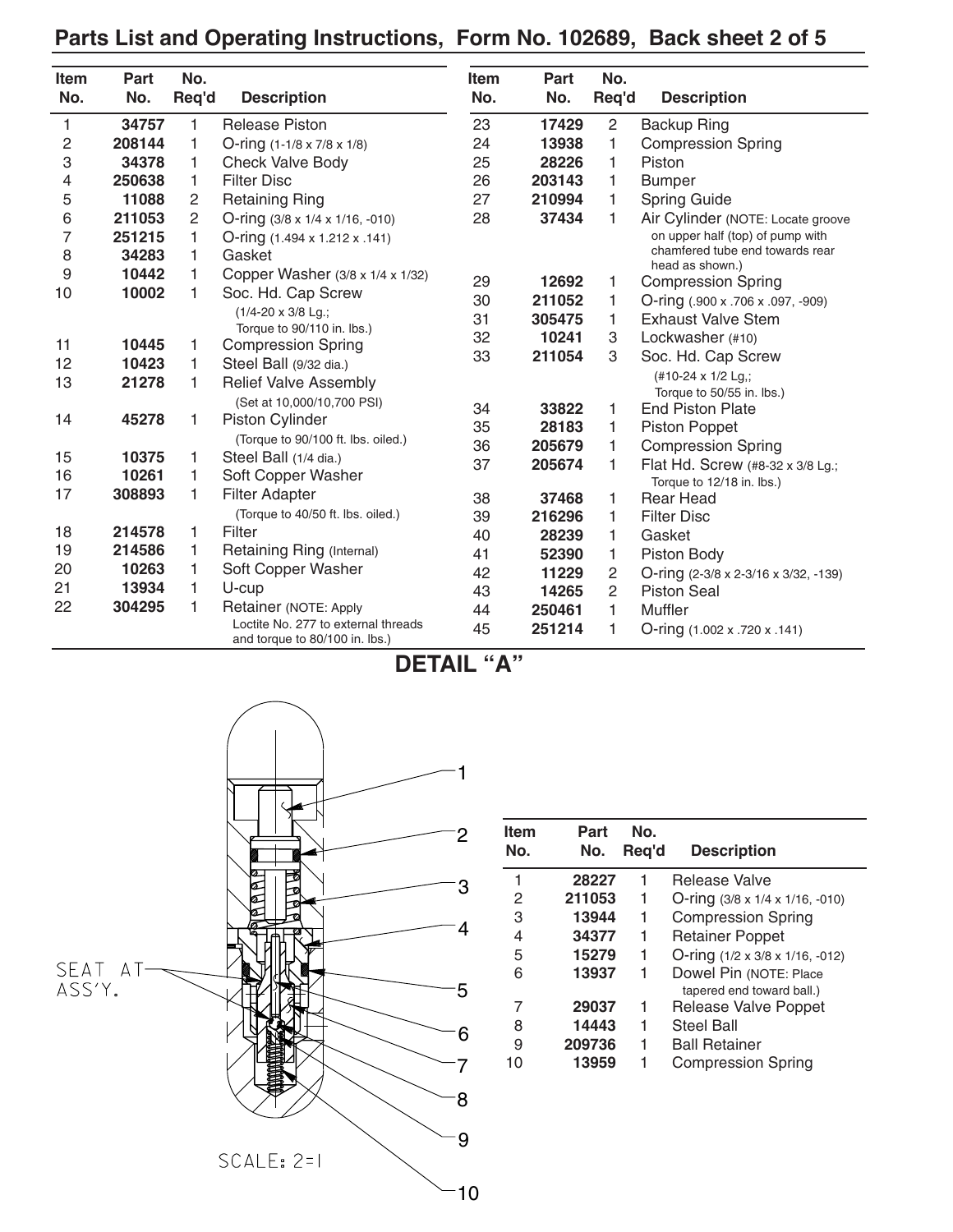#### **NOTE:**

- Carefully inspect the pump upon arrival. The carrier, not the manufacturer, is responsible for any damage **resulting from shipment.**
- **● These instructions should be read and carefully followed. Most problems with new equipment are caused by improper operation or installation.**

## **SAFETY PRECAUTIONS**

# **WARNING**

**● All WARNING statements must be carefully observed to help prevent personal injury.**

#### **Hydraulic Hose**

- **● Before operating the pump, tighten all hose connections using the proper tools. Do not overtighten the connections. Connections need only be tightened securely and leak-free. Overtightening may cause**
- Should a hydraulic hose ever burst, rupture, or need to be disconnected, immediately shut off the pump. **Never attempt to grasp a leaking hose under pressure with your hands. The force of the escaping hydraulic fluid could cause serious injury.**
- Do not subject the hose to potential hazard such as fire, extreme heat or cold, sharp surfaces, or heavy impact. Do not allow the hose to kink, twist, curl or bend so tightly that the oil flow within the hose is **blocked or reduced. Periodically inspect the hose for signs of wear because any of these conditions can damage the hose and may result in personal injury.**
- Do not use the hose to move attached equipment. Stress may damage the hose and cause personal injury.
- Hose material and coupler seals must be compatible with the hydraulic fluid used. Hoses also must not **come in contact with corrosive materials such as creosote-impregnated objects and some paints. Consult the manufacturer before painting a hose. Never paint the couplers. Hose deterioration due to corrosive materials may result in personal injury.**

#### **Pump**

- Do not exceed the PSI hydraulic pressure rating noted on the pump nameplate or tamper with the internal high high relief valve. Creating pressure bevond rated capacities may result in personal injury.
- Before replenishing the oil level, retract all cylinders to prevent overfilling the pump reservoir. An overfill

**may cause personal injury due to excess reservoir pressure created when cylinders are retracted.**

#### **Cylinder**

- **● Do not exceed rated capacities of the cylinders. Excess pressure may result in personal injury.**
- Do not set poorly-balanced or off-center loads on a cylinder. The load may tip and cause personal injury.

#### **Air Supply**

Shut off and disconnect the air supply when the pump is not in use or before breaking any connection in **the system.**

**Sheet No. 3 of 5**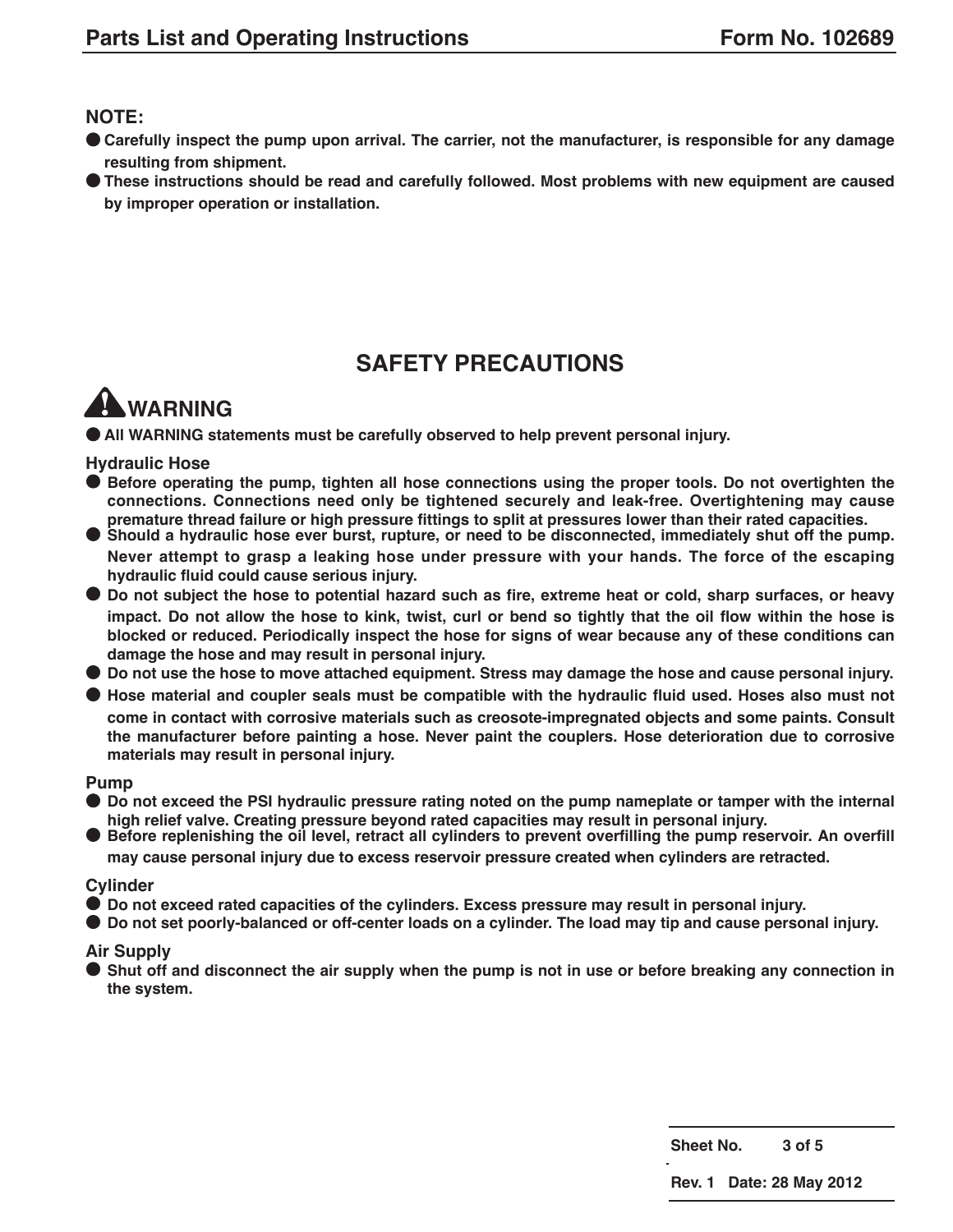## **PREPARATION & SET-UP**

#### **Air Supply**

The air supply should be capable of providing 20 CFM at 100 PSI to obtain the rated hydraulic output. Shop air line pressure should never fall below 40 PSI and should be regulated to a maximum of 125 PSI.

#### **Hydraulic Connections**

Clean areas around all oil ports of the pump and cylinders. Inspect all threads and fittings for signs of wear or damage and replace as needed. Clean all hose ends, couplers or union ends. Remove the thread protectors from the hydraulic oil outlets. Manually fill the clamps (if so equipped) and hoses with oil. Connect the hose assembly to the hydraulic oil outlet and couple the hose to the cylinder (if so equipped).

**IMPORTANT: Seal all external pipe connections with Power Team HTS6 pipe thread sealant.** PTFE tape can also be used to seal hydraulic connections if only one layer of tape is used. Apply the tape carefully to prevent it from being pinched by the coupler and broken off inside the system. Any loose pieces of tape could travel through the system and obstruct the flow of oil or cause jamming of precision-fit parts.

# **WARNING: To help prevent personal injury,**

**● Ensure that all hydraulic connections are secure and tight before building pressure in the system.**

# **PREVENTIVE MAINTENANCE**

#### **NOTE: Any repair or servicing that requires dismantling the pump must be performed in a dirt-free environment by a qualified service technician.**

#### **Lubrication**

It is recommended that an in-line filter/regulator/lubricator be installed as close to the pump as possible. Set the unit to feed approximately 1 drop of SAE 10 oil per minute. If no lubricator is used, or when the unit will be idle for a long time, add a few drops of SAE 30 oil directly to the air intake weekly.

#### **Bleeding Air from the System**

Upon initial startup or after prolonged use, a significant amount of air may accumulate within the hydraulic system. This entrapped air can cause the cylinder to respond slowly or behave in an unstable manner. To remove the air, run the system through several cycles (extending and retracting cylinders) free of any load. **NOTE: The cylinder must be at a lower level than the pump to allow air to be released through the pump reservoir.**

#### **Inspecting the Hydraulic Fluid Level**

Check the oil level in the reservoir periodically. With all cylinder(s) retracted, the oil level should come to 1/2" from the top lip of the reservoir. Drain, clean and replenish the reservoir with high-grade, approved Power Team hydraulic fluid yearly or more often if necessary. The frequency of oil change will depend upon the general working conditions, severity of use and overall cleanliness and care given the pump.

#### **Maintenance Cleaning**

- 1. Keep the outer surface of the pump as free from dirt as possible.
- 2. Protect all unused couplers.
- 3. Keep all hose connections free of dirt and grime.
- 4. Keep the filler/breather cap clean and unobstructed at all times.
- 5. Equipment connected to the pump must be kept clean.
- 6. Use only high-grade, approved Power Team hydraulic fluids in this pump. Change as recommended.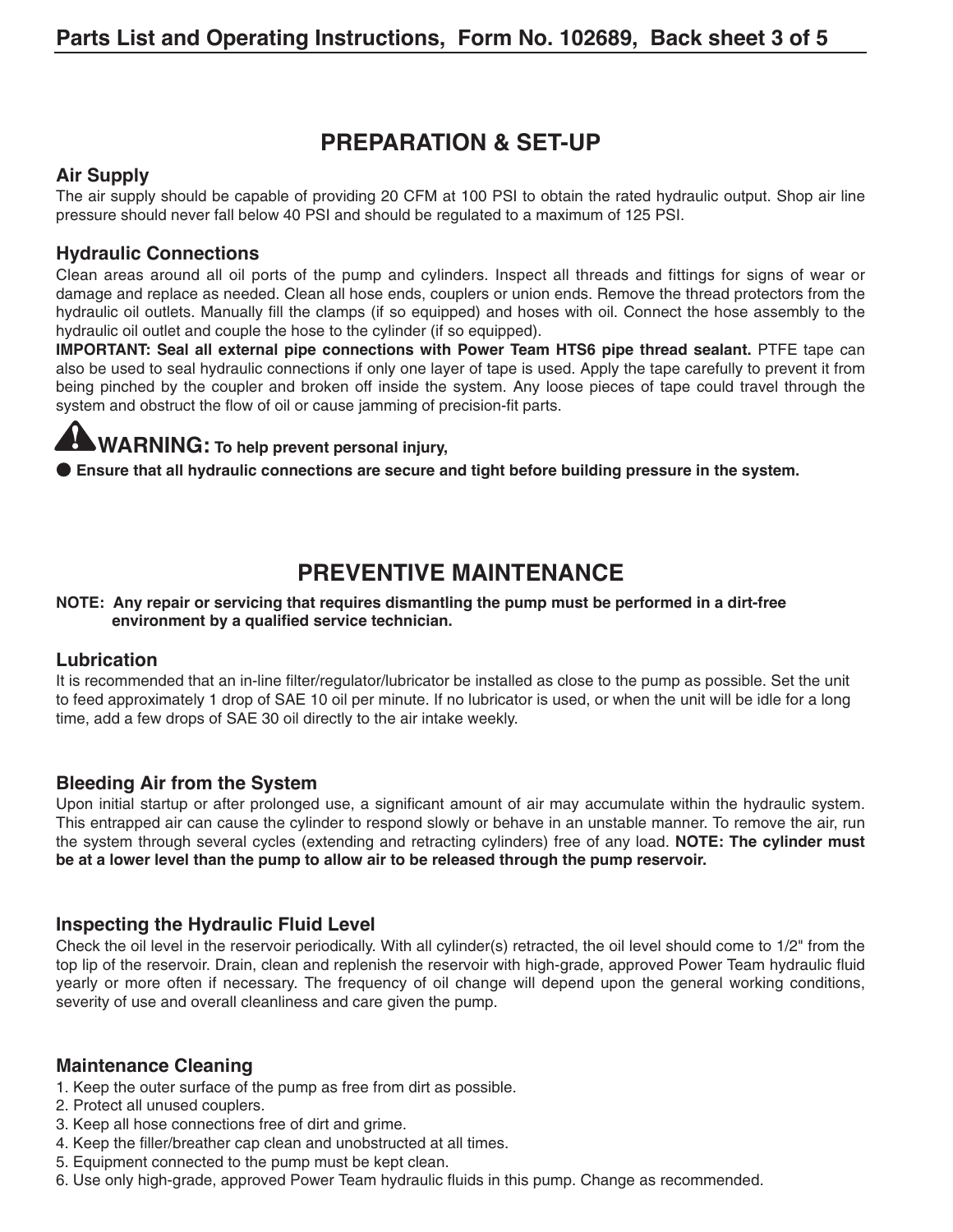#### **Draining and Cleaning the Reservoir**

#### **IMPORTANT: Clean the pump exterior before the pump interior is removed from the reservoir.**

- 1. Remove the screws that fasten the pump assembly to the reservoir. Remove the pump assembly from the reservoir. Do not damage the gasket, filter or safety valve.
- 2. Drain the reservoir of all fluid. Refill half full with clean Power Team hydraulic fluid.
- 3. Place the pump assembly back onto the reservoir and secure with two machine screws assembled on opposite corners of the housing.
- 4. Run the pump for several minutes. Remove the two cover screws and lift off the pump assembly again. Drain and wipe out the reservoir with a clean, lint-free cloth.
- 5. Fill the reservoir with high-grade, approved Power Team hydraulic fluid to 1/2" from the top lip of the reservoir. Place the pump assembly (with gasket) on the reservoir and install the screws. Tighten securely and evenly.

#### **Adding Oil to the Reservoir**

- 1. Cylinder(s) must be fully retracted and the air supply disconnected when adding oil to the reservoir.
- 2. Clean the entire area around the filler/breather cap before removing the filler/breather cap.
- 3. Use a clean funnel with filter when adding oil.
- 4. Use only approved Power Team hydraulic fluids.
- 5. Fill to 1/2" from the top lip of the reservoir.

#### **Priming the Pump Unit**

- 1. Connect the oil line to the pressure port. Place the other end of the oil line in the pump filler hole.
- 2. Attach air line with shut-off valve to the pump.
- 3. Open the air valve. Pump will begin to reciprocate, and oil will advance through the hose or oil line and return to the pump reservoir. Allow the pump to cycle approximately 15 seconds.
- 4. Plug the manifold pressure port. If the pump builds pressure, it has been successfully primed.

#### **Periodic Cleaning**

**IMPORTANT: The greatest single cause of failure in hydraulic pumps is dirt. Keep the pump and attached equipment clean to prevent foreign matter from entering the system.**

All unused couplers must be sealed with thread protectors. All hose connections must be free of grit and grime. Use only high-grade, approved Power Team hydraulic fluid in this unit and change at least once a year.

**Sheet No. 4 of 5**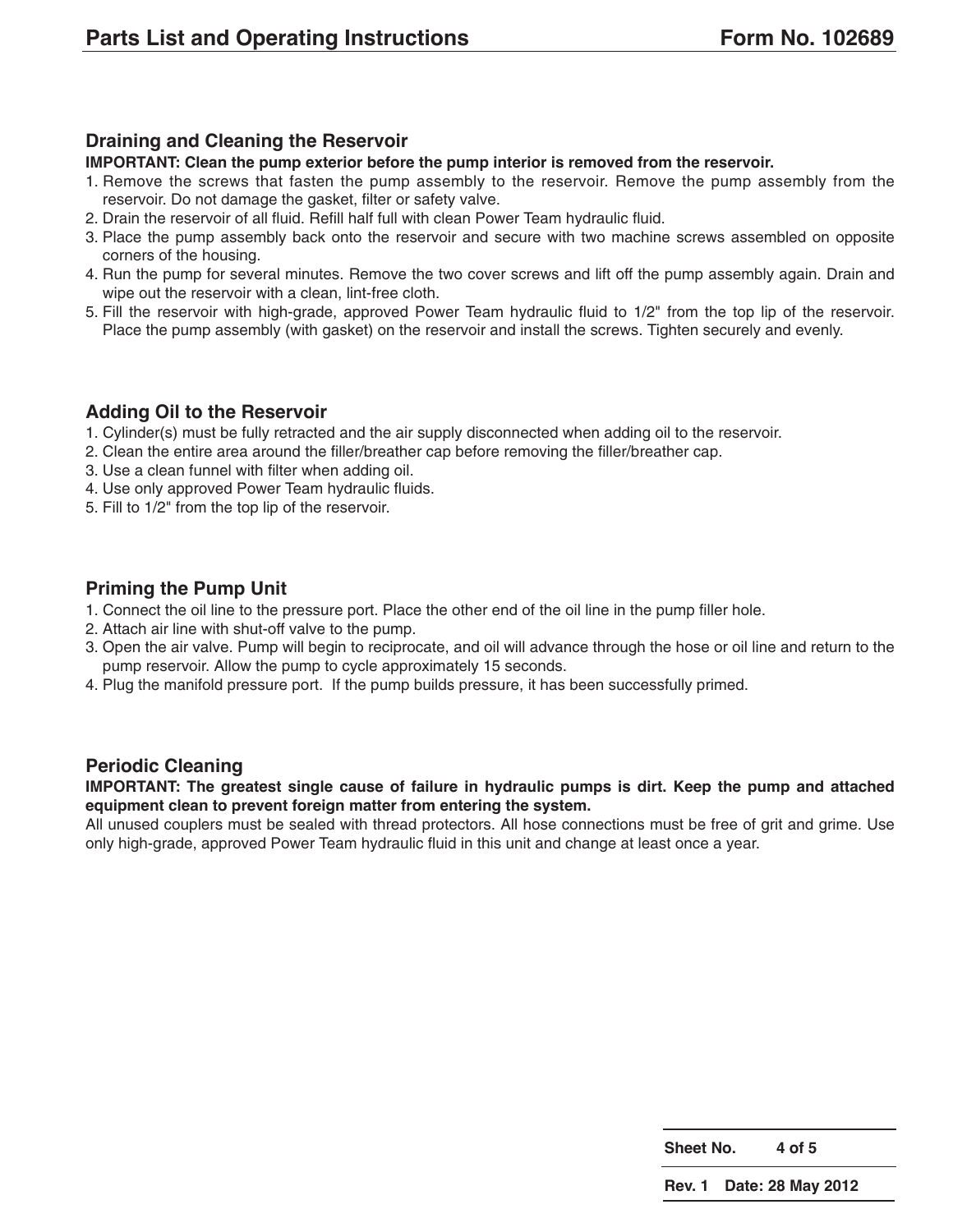#### **Gauges**

### **WARNING: To help prevent personal injury, use a gauge of the proper rating for the pressure used. Installing an In-line Air Pressure Gauge**

- 1. Remove the male fitting from the air filter and install a tee adapter, with gauge, between the hose and air filter.
- 2. Install male fitting into the tee adapter and securely tighten the hose to the male fitting.

#### **Installing an In-line Hydraulic Pressure Gauge**

- 1. Install a tee adapter, with gauge, between the valve and the cylinder.
- 2. Tighten all connections securely but do not overtighten.

#### **Fire-Resistant Hydraulic Fluid**

Flame Out 220™\* fire-resistant hydraulic fluid is compatible with all Power Team Equipment. The use of this fluid does not require the changing of seals in any Power Team pump or cylinder and is available through your local Power Team distributor.

\* Flame Out 220™ is approved by Factory Mutual Research.

| <b>CAUSE</b><br><b>PROBLEM</b>                                                      |                                     | <b>SOLUTION</b>                                                                                                                     |  |  |
|-------------------------------------------------------------------------------------|-------------------------------------|-------------------------------------------------------------------------------------------------------------------------------------|--|--|
| Pump reciprocates but no oil<br>delivery. (cylinder will not extend)                | 1. Low oil level.                   | 1. Add oil as instructed in<br>Preventive Maintenance section.                                                                      |  |  |
|                                                                                     | 2. Pump not primed.                 | 2. Prime pump as instructed in<br>Preventive Maintenance section.                                                                   |  |  |
|                                                                                     | 3. Oil filter contamination.        | 3. Clean filter.                                                                                                                    |  |  |
| Cylinder(s) advance to desired                                                      | 1. Faulty gauge.                    | 1. Replace gauge.                                                                                                                   |  |  |
| stroke but pump does not build<br>desired hydraulic pressure (air<br>motor running) | 2. Reservoir not vented.            | 2. Vent reservoir by removing<br>shipping plug and installing<br>filler/vent cap.                                                   |  |  |
|                                                                                     | 3. Oil level too low.               | 3. Fill reservoir to within 1/2" of fill<br>hole with cylinders retracted.                                                          |  |  |
|                                                                                     | 4. Leaky connection or hose.        | 4. Tighten connections or replace<br>hose.                                                                                          |  |  |
|                                                                                     | 5. Excess air in oil.               | 5. Bleed unit as instructed in<br>Preventive Maintenance section.                                                                   |  |  |
| Pump will not build to maximum<br>pressure (air motor stopped<br>running)           | 1. Inadequate air supply.           | 1. Check air supply. Minimum of<br>100 PSI air pressure is needed<br>to obtain 10,000 PSI hydraulic<br>pressure.                    |  |  |
|                                                                                     | 2. Air regulator not set properly.  | 2. Increase or decrease hydraulic<br>pressure by turning regulator<br>clockwise or counterclockwise to<br>achieve desired pressure. |  |  |
|                                                                                     | 3. Leaking air line or connections. | 3. Repair or replace.                                                                                                               |  |  |

# **TROUBLE-SHOOTING GUIDE**